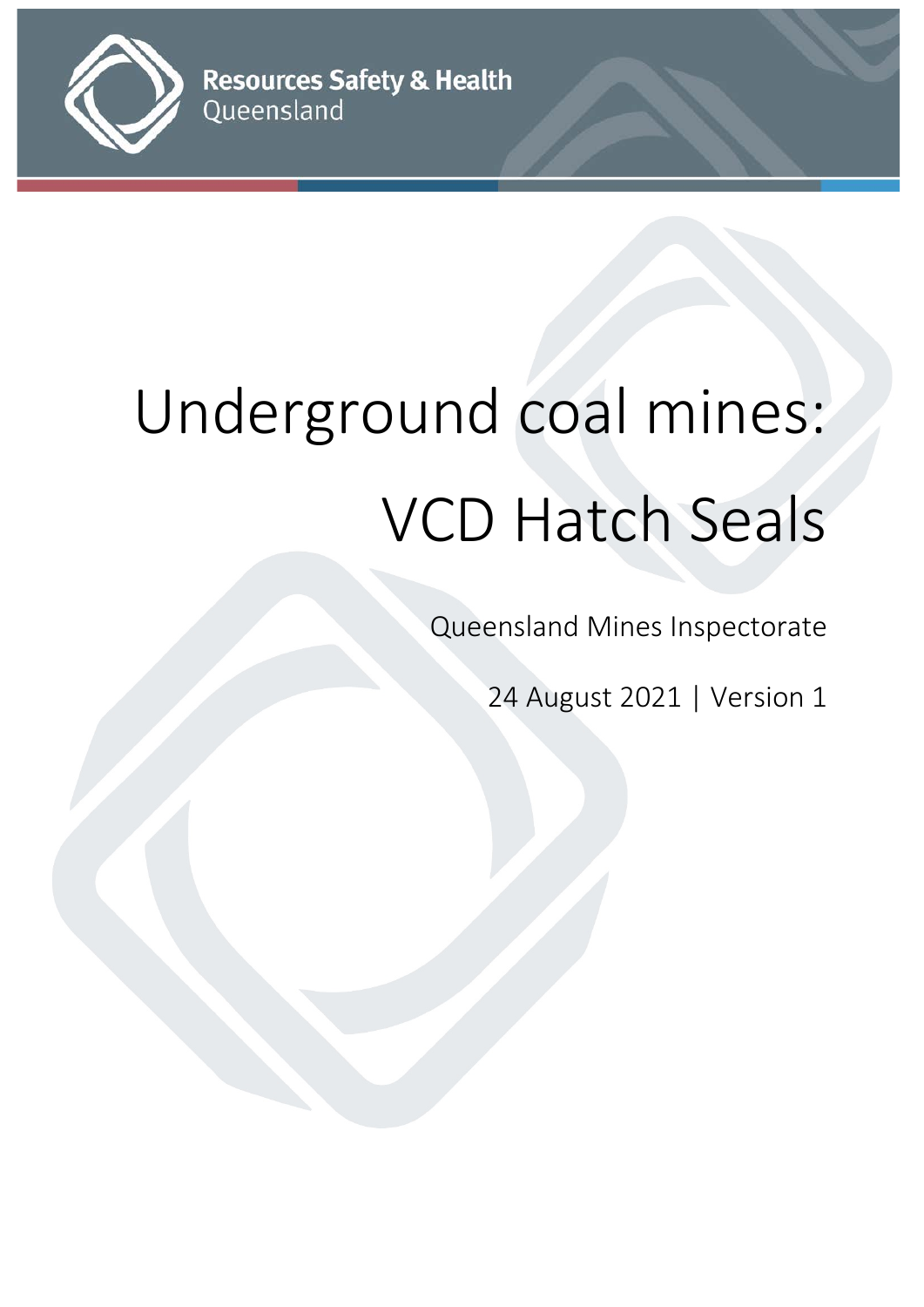## Forward

On 22 May 2020 the Coroner delivered Inquest Findings into the death of Mr Paul McGuire . Mr McGuire died on 6 May 2014 when he attempted to enter a sealed goaf area of an underground coal mine. The air within the goaf was 'irrespirable' and had an oxygen concentration that would not support life.

The Coroner recommended that the Department establish a guideline of what may be considered in relation to preventing further ingress to the goaf during sealing up operations.

The Coroner also noted that the obligation is upon the individual mine operator to assess each individual circumstance to determine what is an appropriate design, and other relevant considerations for their hatch seals. They cannot abrogate their duty to the Department because it is their responsibility under the law to take the appropriate steps to protect all their coalmine workers.

The SSE shall ensure that the UMM includes the potential hazard of any persons entering an area of an underground mine that is being sealed in the risk assessment for this activity. This shall ensure the controls to prevent any potential further ingress of persons to the GOAF during and after the completion of sealing operations.

This guideline is intended to address the recommendation that the Coroner made in relation to the design and signage of hatches.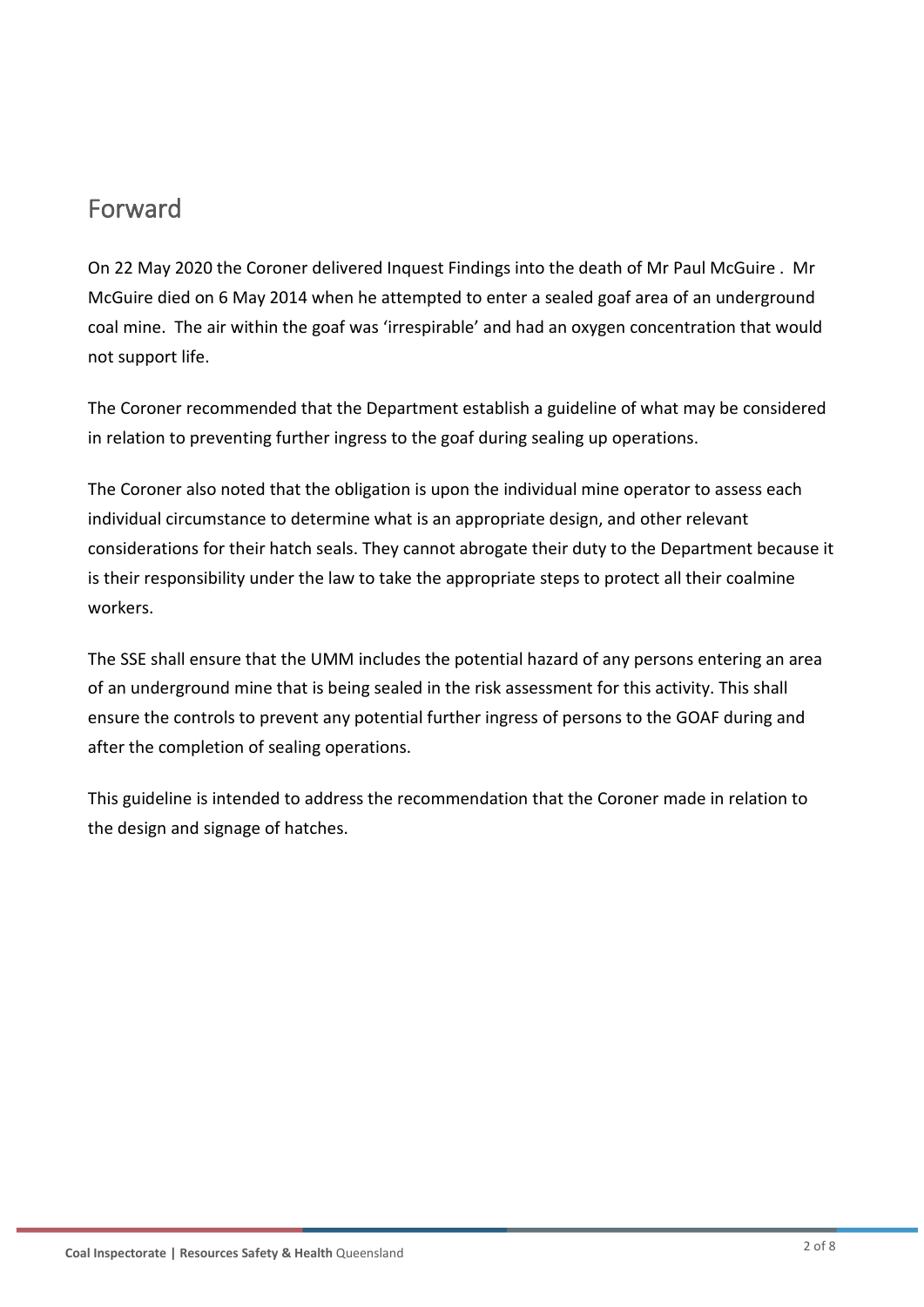#### Contents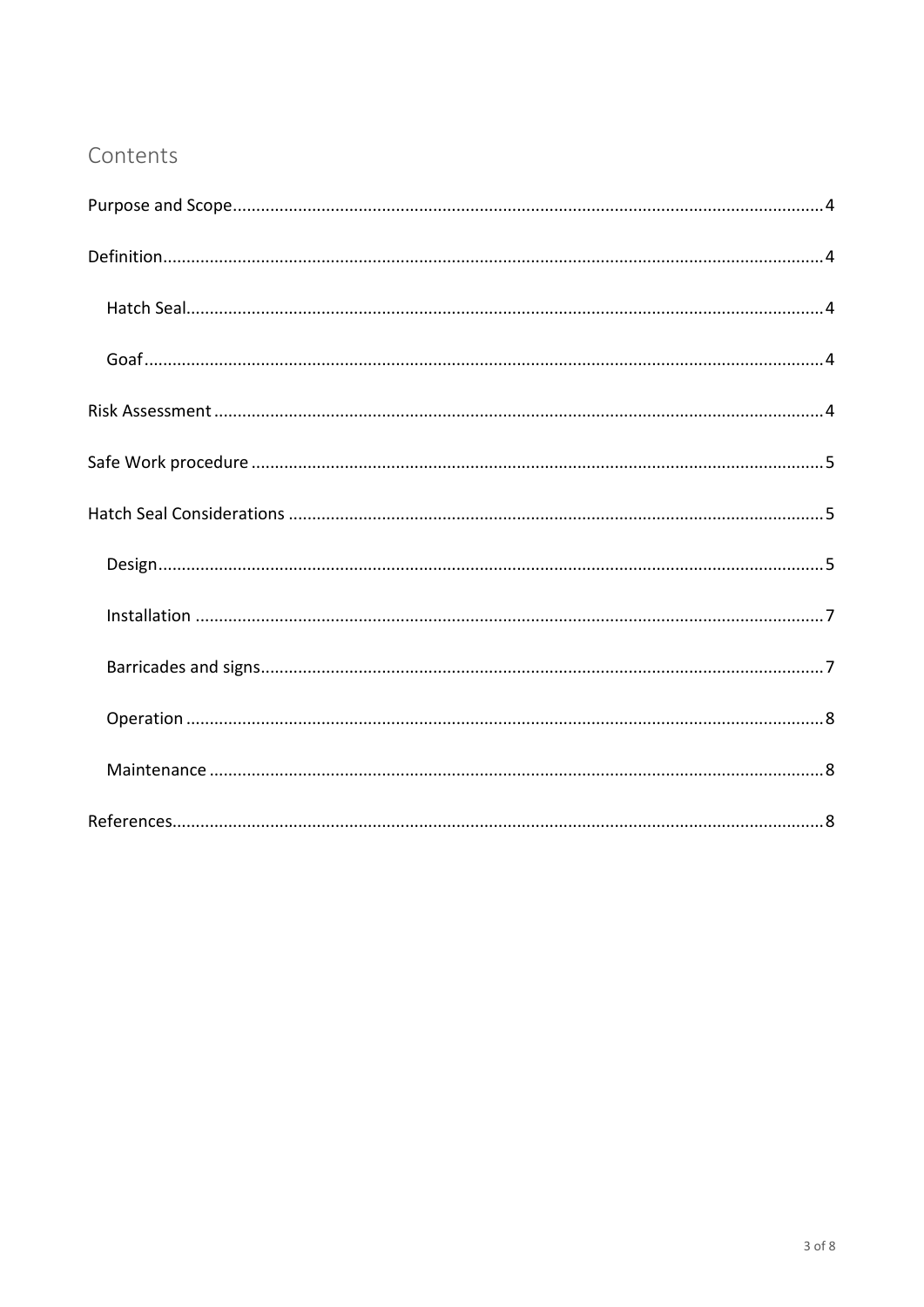# <span id="page-3-0"></span>Purpose and Scope

This guideline provides information on life cycle requirements for ventilation control device (VCD) hatch seals. Guidance is provided on ways to minimise the risk of coal mine workers entering in an unauthorised manner a hatch and an irrespirable atmosphere.

It is up to the individual mine operator and Site Senior Executive (SSE) to assess each individual circumstance to determine what is an appropriate design, and other relevant considerations for their hatch seals. The guideline is not all-encompassing because there are so many different considerations at different mines, and the obligation rests with the mine operator to protect coal mine workers.

# <span id="page-3-1"></span>**Definition**

## <span id="page-3-2"></span>Hatch Seal

A hatch is a ventilation control device inserted into a seal designed to assist conditioning of the goaf. A hatch includes a door inserted in a seal.

#### <span id="page-3-3"></span>Goaf

That part of a mine from which the coal has been partially or wholly extracted and then abandoned.

## <span id="page-3-4"></span>Risk Assessment

The mine must undertake a risk assessment of the seal and hatch seals:

- as per requirements of the *Coal Mining Safety and Health Act 1999* and the Coal Mines Safety and Health Regulation 2017. Requirements of Division 5 Routine and Emergency Sealing of the Coal Mines Safety and Health Regulation 2017 must be addressed
- including all aspects of the seal and hatch seal life-cycle including design, construction, operation and maintenance
- risks associated with the potential for any persons entering or attempting to enter a hatch during or after the sealing up operations must be considered.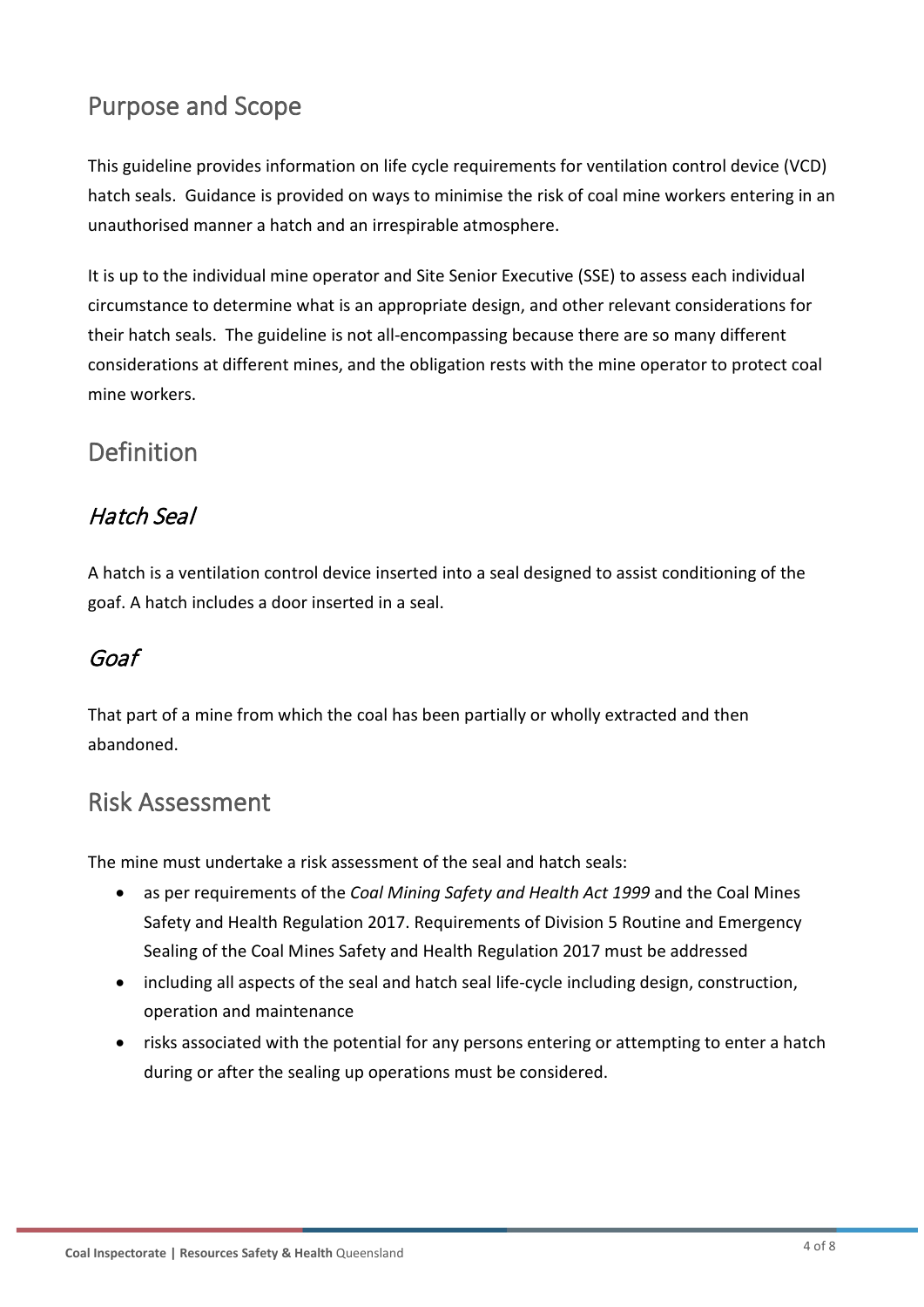# <span id="page-4-0"></span>Safe Work procedure

Mines utilising hatch seals:

- shall develop and implement risk assessed safe work procedures which cover the life cycle of the hatch seal
- shall ensure that the construction of seals with hatches are constructed in accordance with the permit to construct a seal
- shall ensure that seal construction activities are supervised by an ERZ Controller
- should consider use of access permits for all work in around any hatch seal
- shall include procedures and processes that ensure seals and hatch seals are inspected by an ERZ Controller for dangerous gases prior to any work being undertaken in the vicinity of the seal
- persons or tradesmen who are not familiar with areas of the underground workings where the potential for accumulations of gases can request to be accompanied by a person appointed as an ERZ Controller. i.e. In an area of the mine where sealing of underground workings is being undertaken.

# <span id="page-4-1"></span>Hatch Seal Considerations

## <span id="page-4-2"></span>Design

Hatch seals are an integral part of the VCD seal design. Design and certification of a seal must include the hatch or hatches installed in the seal and as a minimum meet regulatory requirement as specified in Division 5; Routine and Emergency Sealing, Coal Mines Safety and Health Regulation 2017.

Each mine will have a unique combination of design requirements and durability hazards which need to be considered on a case by case basis.

Hatch seal designs must:

- meet regulatory requirements
- be designed and certified by suitably qualified and competent person
- be supported by risk assessments, engineering calculations, drawings and documentation assumptions, limitations, and conditions of use
- consider the need for the design to accommodate explosive conditions as well as a hydraulic head that may be imposed on the seal over the seal life
- consider other loads such as loads imposed by strata conditions that may impact on the integrity of the seal during its life cycle
- be resistant to fire as well as overpressure
- consider long term material selection, design loads, design life including environmental durability for example the impact of corrosive water, gases, accidental impact, spontaneous combustion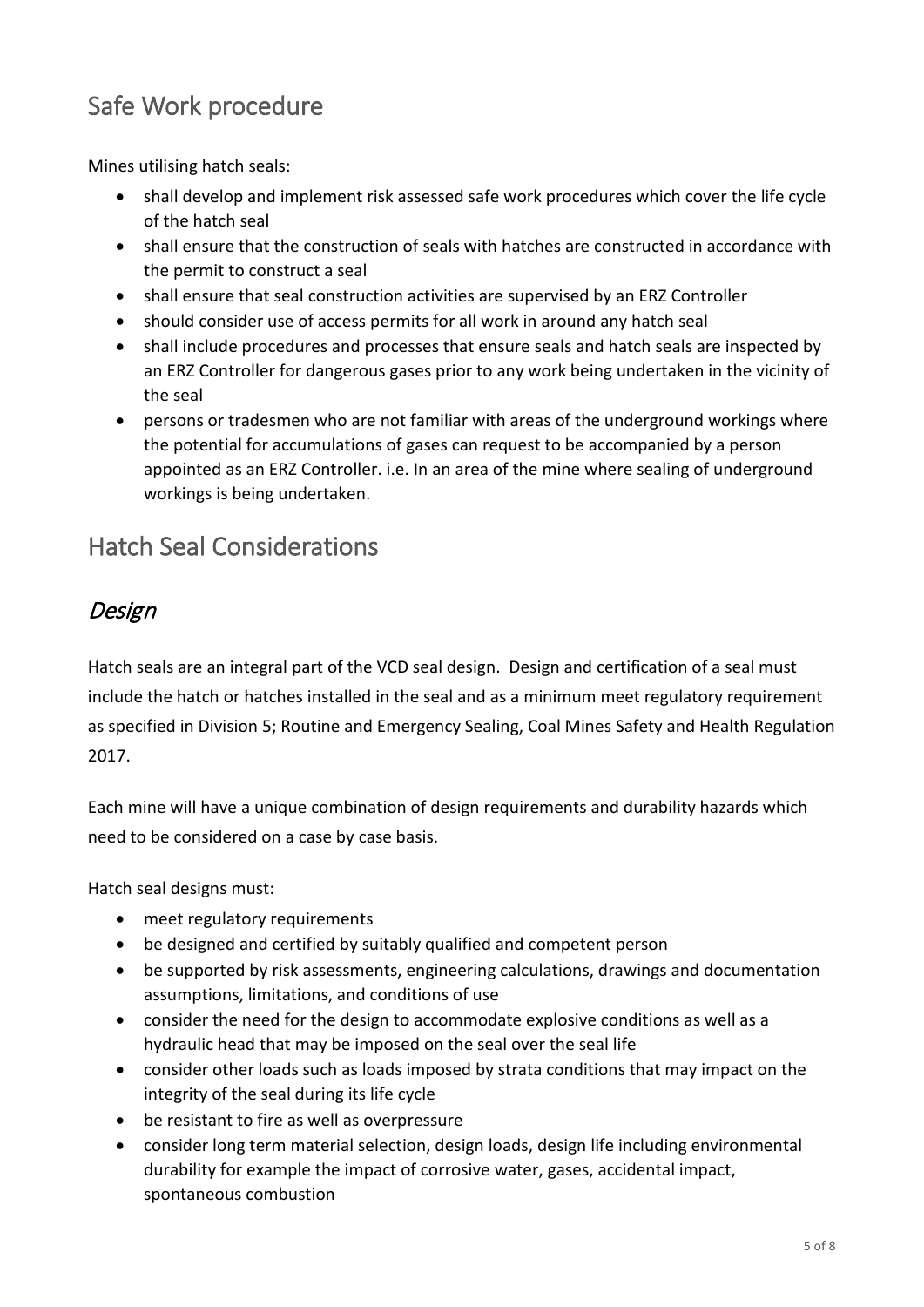- the hatch seal should be sufficiently robust to resist flexing and distortion due to loads imposed during transport and installation
- include means to prevent unintended access through the hatch seal. This may be a fixed or lockable mesh insert in the hatch which prevents personnel access through the hatch void
- consider the hatch operational positions. Hatches may be open, closed or partially open. Partially open hatches may be required during goaf purging operations. Means of securing the hatches in the selected positions to prevent inadvertent access shall be provided. This may be via the use of a secure lock such as a lock controlled by the ventilation officer or ERZ controller
- remain totally and permanently sealed when the hatch doors are closed
- have indelible warning signs or markings to indicate the danger of a potentially irrespirable atmosphere behind or adjacent to the hatch
- have signage that meets or exceeds requirements of the relevant Australian Standards.

The outer door of a typical hatch seal is shown in Figure 1. A hatch seal with a lockable mesh insert is shown in Figure 2.



Figure 1: Typical Hatch Seal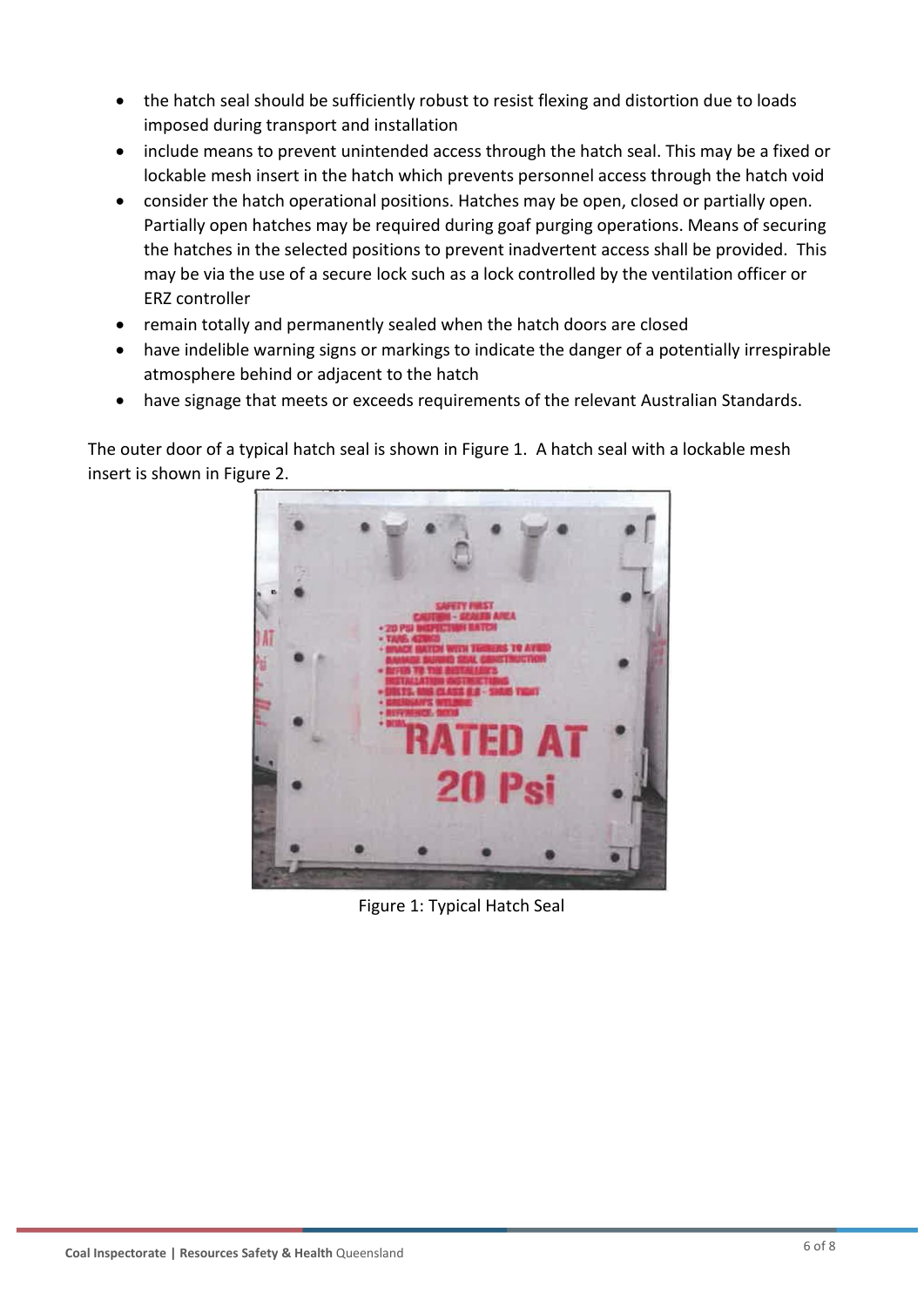

Figure 2: Hatch Seal fitted with a lockable mesh barrier

## <span id="page-6-0"></span>Installation

Factors to be considered include:

- the hatch seal shall be installed as per the designers' instructions
- a seal construction certification process shall be in place at the mine to verify that the seal, including the hatch seal has been constructed and installed as per the design requirements
- when pipes are included in a seal for the purpose of future inertisation the pipes should be locked in the closed position to prevent inadvertent access or exposure to the goaf atmosphere
- once hatch is permanently closed it should be sealed in a manner that prevents any possibility of future opening (for example shotcrete over).

## <span id="page-6-1"></span>Barricades and signs

- Unauthorised access to the seal and hatch seal site should be restricted by a physical barricade and signs
- Sign posting alone should not be relied on to prevent unauthorised entry to behind the seal. Security devices such as locks and preferably fixed barriers should be installed. The fixed barrier may be of a temporary design such as a mesh wall. Use of only "No Road" tape is not an acceptable control
- Barricades should be signed indicating the potential consequence of an irrespirable atmosphere and the requirement of an ERZ controller to conduct an inspection prior to access
- A typical seal installation plan view showing a barricade and hatch seal to restrict entry to goaf areas is shown in Figure 3.